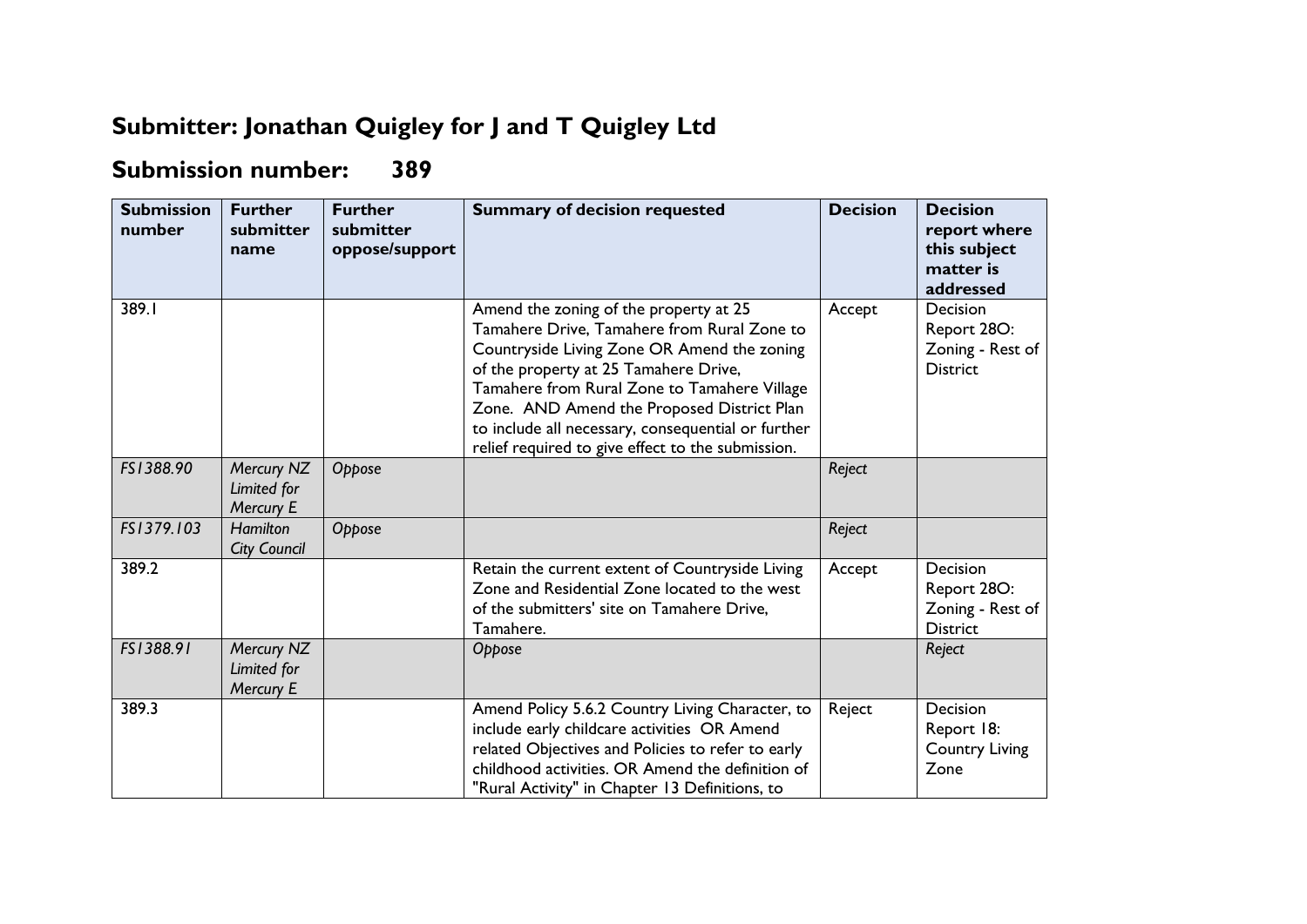| <b>Submission</b><br>number | <b>Further</b><br>submitter<br>name    | <b>Further</b><br>submitter<br>oppose/support | <b>Summary of decision requested</b>                                                                                                                                                                                                                                                                                                                              | <b>Decision</b>   | <b>Decision</b><br>report where<br>this subject<br>matter is<br>addressed |
|-----------------------------|----------------------------------------|-----------------------------------------------|-------------------------------------------------------------------------------------------------------------------------------------------------------------------------------------------------------------------------------------------------------------------------------------------------------------------------------------------------------------------|-------------------|---------------------------------------------------------------------------|
|                             |                                        |                                               | include early childhood activities. AND Amend<br>the Proposed District Plan to include all<br>necessary, consequential or further relief<br>required to give effect to the submission.                                                                                                                                                                            |                   |                                                                           |
| FS1379.104                  | <b>Hamilton</b><br><b>City Council</b> | Oppose                                        |                                                                                                                                                                                                                                                                                                                                                                   | Accept            |                                                                           |
| 389.4                       |                                        |                                               | Add a clause to Policy 5.6.3 Subdivision within<br>the Country Living Zone, as follows: (vi) where<br>sites are in close to a village Zone, subdivision<br>can be between 5,000m2 and 3000m2<br>unreticulated. AND Amend the Proposed<br>District Plan to include all necessary,<br>consequential or further relief required to give<br>effect to the submission. | Reject            | Decision<br>Report 18:<br><b>Country Living</b><br>Zone                   |
| FS1388.92                   | Mercury NZ<br>Limited for<br>Mercury E | Oppose                                        |                                                                                                                                                                                                                                                                                                                                                                   | Accept            |                                                                           |
| FS1379.105                  | <b>Hamilton</b><br><b>City Council</b> | Oppose                                        |                                                                                                                                                                                                                                                                                                                                                                   | Accept            |                                                                           |
| 389.5                       |                                        |                                               | No specific decision sought, but the submission<br>supports in part Rule 23.1.3 Non-Complying<br>Activities.                                                                                                                                                                                                                                                      | Accept in<br>Part | Decision<br>Report 18:<br><b>Country Living</b><br>Zone                   |
| FS1388.93                   | Mercury NZ<br>Limited for<br>Mercury E | Oppose                                        |                                                                                                                                                                                                                                                                                                                                                                   | Accept in<br>Part |                                                                           |
| 389.6                       |                                        |                                               | No specific decision sought, but submission<br>supports in part Rule 24.4.1 Subdivision -<br>General.                                                                                                                                                                                                                                                             | Reject            | Decision<br>Report 17:<br>Village Zone                                    |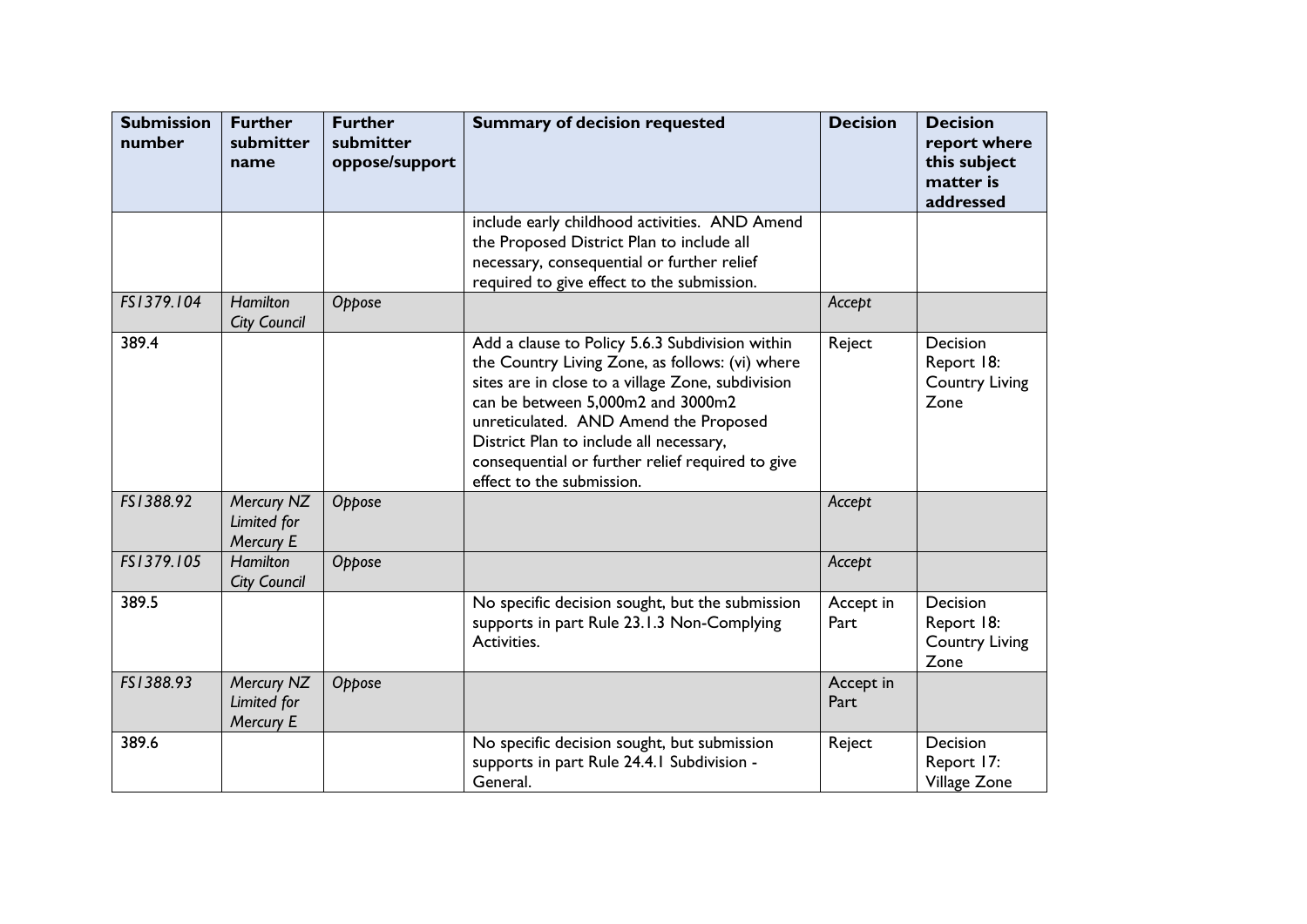| <b>Submission</b><br>number | <b>Further</b><br>submitter<br>name    | <b>Further</b><br>submitter<br>oppose/support | <b>Summary of decision requested</b>                                                                                                                                                                                                                                                                                                                                                                     | <b>Decision</b>   | <b>Decision</b><br>report where<br>this subject<br>matter is<br>addressed |
|-----------------------------|----------------------------------------|-----------------------------------------------|----------------------------------------------------------------------------------------------------------------------------------------------------------------------------------------------------------------------------------------------------------------------------------------------------------------------------------------------------------------------------------------------------------|-------------------|---------------------------------------------------------------------------|
| FS1388.94                   | Mercury NZ<br>Limited for<br>Mercury E | Oppose                                        |                                                                                                                                                                                                                                                                                                                                                                                                          | Accept            |                                                                           |
| 389.7                       |                                        |                                               | Add a new clause (iii) to Policy 5.6.8 Non-<br>residential activities, as follows: (iii) Are in close<br>proximity (within 1km) to a Village Living Zone<br>and include early childhood education. AND<br>Amend the Proposed District Plan to include all<br>necessary, consequential or further relief<br>required to give effect to the submission.                                                    | Reject            | Decision<br>Report 18:<br><b>Country Living</b><br>Zone                   |
| FS1379.106                  | <b>Hamilton</b><br><b>City Council</b> | Oppose                                        |                                                                                                                                                                                                                                                                                                                                                                                                          | Accept            |                                                                           |
| 389.8                       |                                        |                                               | Add a new activity for childcare facility to Rule<br>23.1.1 Permitted Activities, as follows:<br><b>P5</b><br>Child Care Facility A child care facility<br>established prior to notification of the District<br>Plan and within Ikm of a Village Zone AND<br>Amend the Proposed District Plan to include all<br>necessary, consequential or further relief<br>required to give effect to the submission. | Accept in<br>Part | Decision<br>Report 18:<br><b>Country Living</b><br>Zone                   |
| FS1388.95                   | Mercury NZ<br>Limited for<br>Mercury E | Oppose                                        |                                                                                                                                                                                                                                                                                                                                                                                                          | Accept in<br>Part |                                                                           |
| 389.9                       |                                        |                                               | Amend Rule 23.1.2(1) and D5 Discretionary<br>Activities, as follows: (I) The activities listed<br>below are discretionary activities, unless in close<br>proximity Ikm to a Village Zone D5 An<br>education facility, excluding a child care facility<br>for up to 10 children and P5 above AND Amend<br>the Proposed District Plan to include all                                                       | Accept in<br>Part | Decision<br>Report 18:<br><b>Country Living</b><br>Zone                   |